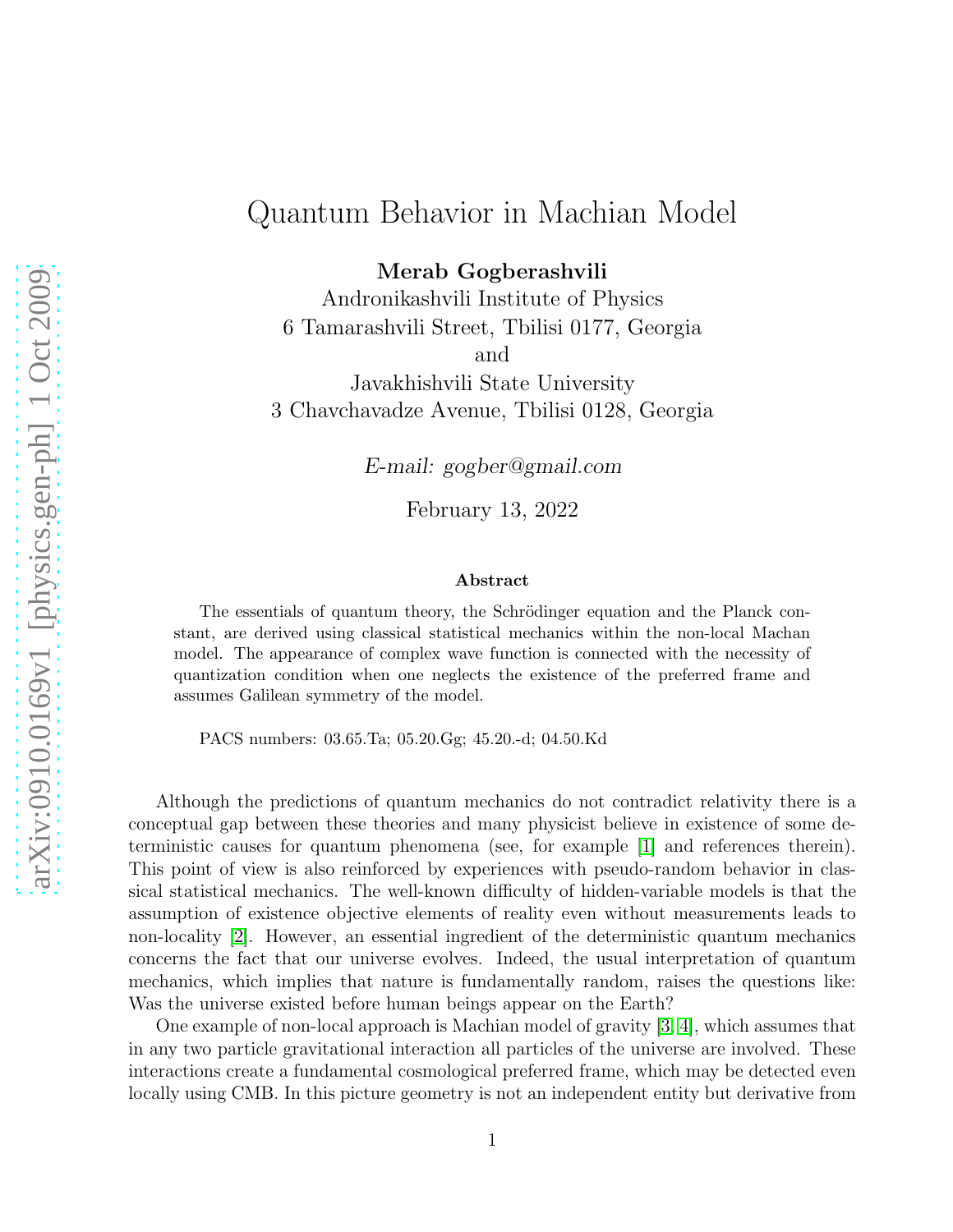the properties of matter in 'gravitationally entangled' universe, i.e. a concise way to describe the symmetries of the system in IR. Some consequences of the Machian approach are: The relativistic effects pertain only to matter fields, while gravitation in UV should single out a cosmological frame and thus remain non-relativistic; Minkowski space-time corresponds to the case of the isotropic and homogeneous universe and not to the empty vacuum with zero energy as in general relativity; The speed of light and Newton's constant both become effective quantities and depend on the matter content of the universe. However, the Machian model in IR imitate some basic features of the special and general relativity theories, such as weak equivalence principle and local Lorentz invariance for matter field. So the model obeys so-called signal locality, i.e. does not allow matter fields to move faster than light.

To fix parameters of the Machian model it was considered the spherical model-universe of the radius R consisting of the ensemble of N uniformly distributed identical particles of gravitational mass  $m_q$  [\[4,](#page-8-2) [5\]](#page-8-3). The Newtonian 'universal' gravitational potential, which acts on any particle from the ensemble,

<span id="page-1-0"></span>
$$
\Phi \approx -\frac{m_g G}{R} N^2 \approx -\frac{M_g G}{R} \,,\tag{1}
$$

 $(G$  is the Newton constant) is constant since for the horizon distances,  $R$ , the universe is isotropic and homogeneous (the cosmological principle). Due to the non-local interactions the active gravitational mass of the universe is equal to

<span id="page-1-1"></span>
$$
M_g \approx N^2 m_g \tag{2}
$$

and not ∼  $Nm_q$ , as expected from the Gauss law in the additive case. The value of  $M_q$ (that includes all dark components as well) can be found from the critical density condition, which is valid even in Newtonian cosmology  $[5]$ . The radius of the universe,  $R$ , or the radius of the causal sphere of any object, can be estimated using the experimental values of the Hubble constant and the speed of light. So for the parameters entering [\(1\)](#page-1-0) we have,

<span id="page-1-3"></span>
$$
M_G \sim 10^{53} \ kg, \quad R \sim 10^{26} \ m \ , \quad G \approx 6.7 \ 10^{-11} \frac{m^3}{s^2 kg} \ . \tag{3}
$$

Then the value of the 'universal' potential  $\Phi$ , one of the main parameters of the model, numerically equals to the square of light speed [\[3,](#page-8-1) [4,](#page-8-2) [6\]](#page-8-4),

<span id="page-1-4"></span>
$$
\Phi = -\frac{M_g G}{R} = -c^2 \tag{4}
$$

Using this estimation the Machian energy of a particle,

<span id="page-1-2"></span>
$$
E = -m_g \Phi , \t\t(5)
$$

recovers Einstein's famous energy-mass relation.

We can estimate also the amount of gravitating particles N within the Hubble horizon. The mass of a typical particle, for example a proton, has the order  $m_p \sim 10^{-27} kg$ . From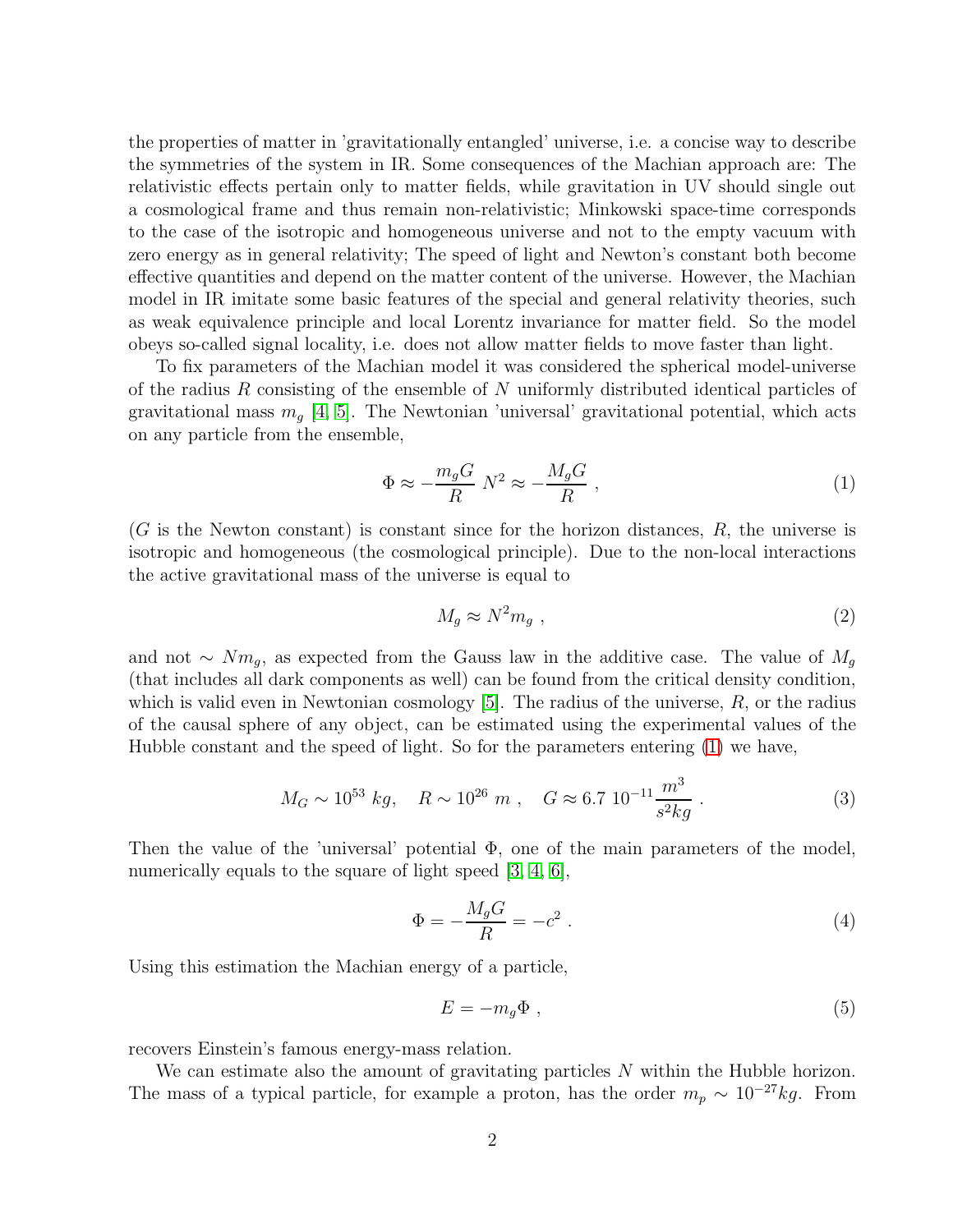[\(2\)](#page-1-1) we know that the gravitational mass of the universe  $M_g$  is N times larger than the sum of the masses of all particles. So the proton equivalent of the total number of gravitating particles is

<span id="page-2-3"></span>
$$
N \sim \sqrt{\frac{M_g}{m_p}} \sim 10^{40} \ . \tag{6}
$$

This number, the another main parameter of the model, appears in different context in the Dirac large numbers hypothesis proving the existence of some deep connection between micro and macro physics [\[7\]](#page-8-5).

The assumption of involving the universe in local interactions effectively weakens the observed scale of gravity since, due to non-local interactions, gravitational mass of a particle (the 'charge' of gravity) appears to be much larger than its inertial mass,

<span id="page-2-0"></span>
$$
m_g = \sqrt{N}m \tag{7}
$$

This assumption does not mean a violation of the weak equivalence principle, which is well tested [\[8\]](#page-8-6), since all results of standard physics will remain the same if together with [\(7\)](#page-2-0) we introduce the new gravitational constant,

<span id="page-2-1"></span>
$$
g = NG \tag{8}
$$

where  $1/\sqrt{G} \sim 10^{19} GeV$  and  $1/\sqrt{g} \sim 1 TeV$  correspond to so-called Planck and Higgs scales respectively. The relation [\(8\)](#page-2-1) can be addressed to the hierarchy problem in particle physics [\[4\]](#page-8-2).

In this paper we want to find equations of motion of particles within the Machian model [\[3,](#page-8-1) [4\]](#page-8-2). Because of the existence of non-locality it is natural to consider all particles in the universe as a single statistical ensemble and try to describe those using laws of the statistical mechanics. Due to huge size of the universe this assumption seems unnatural. However, it is known that number of physical systems can exhibit similar behaviors at very different length scales. For example, the laws of hydrodynamics are successfully applied even in cosmology.

We shall demonstrate below that the classical equations of motion for particles in our non-local model are equivalent to the Schrödinger equation. In standard quantum theory the Schrödinger equation is postulated. However, there exist numerous attempts to strictly derive it from classical physics. For example, using the hydrodynamical interpretation of quantum mechanics [\[9\]](#page-8-7), in the Nelson theory of stochastic mechanics [\[10\]](#page-8-8), within the hiddenvariable theories of de Broglie and Bohm [\[11\]](#page-8-9), with 'exact uncertainty principle' [\[12\]](#page-8-10), or by non-equilibrium thermodynamics [\[13\]](#page-8-11).

The description of physical systems by ensembles may be introduced at quite a fundamental level using notations of probability and action principle. We start with using of the Machian energy of a particle [\(5\)](#page-1-2) to define its action [\[3\]](#page-8-1),

<span id="page-2-2"></span>
$$
A = -\int_{t_1}^{t_2} dt \ E \approx -m_g c^2 (t_2 - t_1) \approx -m_g c r \ , \tag{9}
$$

where  $r \approx R/N$  is the mean distance between particles from the ensemble. If the time moments  $t_1$  and  $t_2$  correspond to uniform velocities, the universality of Machian energy for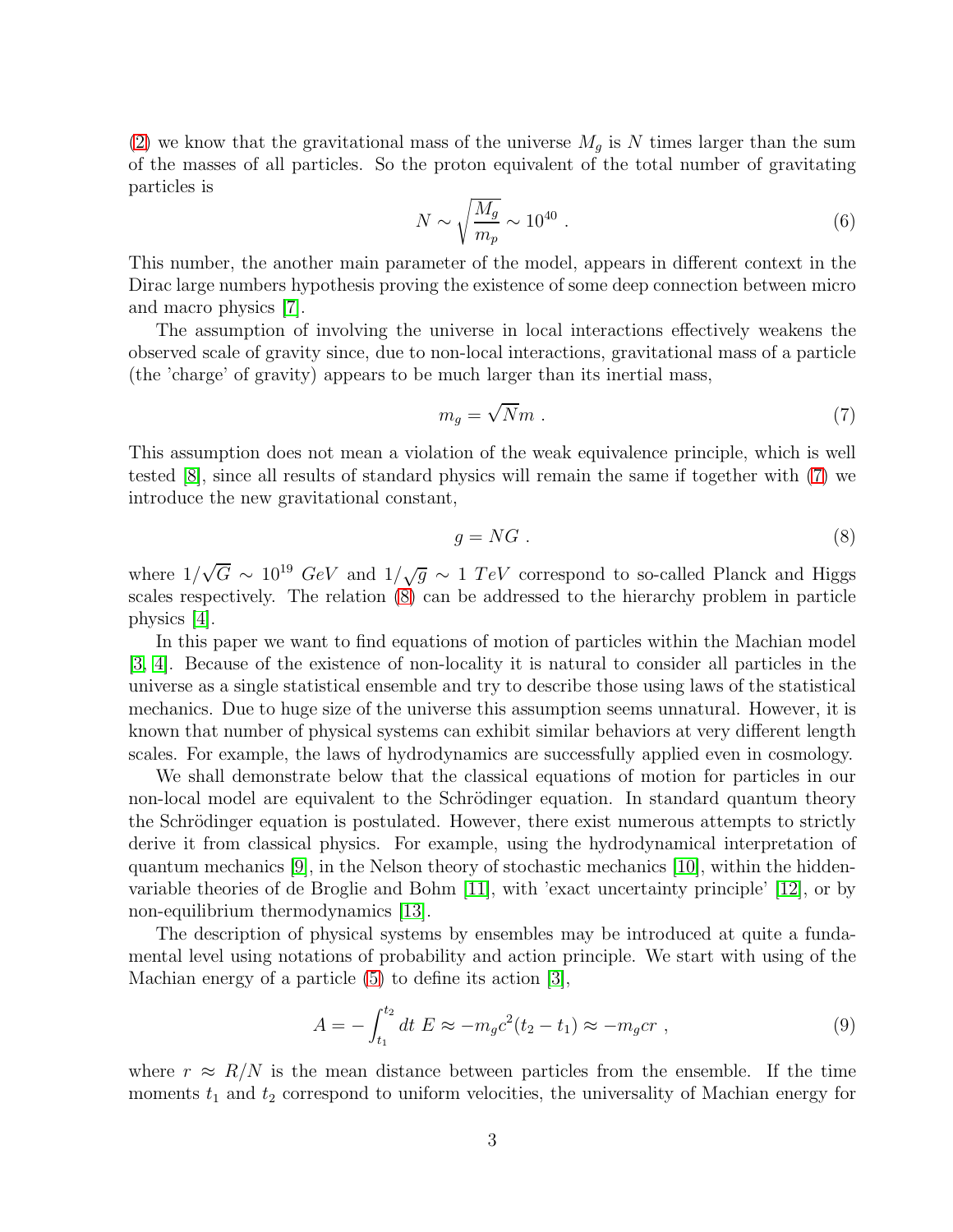inertial frames (our version of the relativity principle) leads to the principle of least action,

<span id="page-3-4"></span>
$$
\delta A = 0 \tag{10}
$$

Since for the ensemble of particles initial conditions are not known exactly to describe the motion of individual particles we need to introduce some density function  $P_n(t)$   $(n = 1, 2, ..., N)$ , which takes into account positions of all particles. Then we can write action integral  $(9)$  in more general form:

<span id="page-3-3"></span>
$$
A = -\sum_{n} \int dt \ P_{n} E \ . \tag{11}
$$

To interpret  $P_n(t)$  as the probability density it must be normalized,

$$
\sum_{n} P_n(t) = 1 \tag{12}
$$

To find the normalization constant let us by [\(9\)](#page-2-2) calculate the maximal action corresponding to the whole universe,

$$
A_U = -M_g T_U c^2 \approx -M_g R c \approx N^3 A \tag{13}
$$

where  $T_U \approx R/c$  is the age of the universe. Using the estimations [\(3\)](#page-1-3) and [\(6\)](#page-2-3) we find that the portion of the action of the universe for a single member of the ensemble has the order of the Planck constant,

<span id="page-3-1"></span>
$$
A \sim \frac{A_U}{N^3} \sim -\frac{M_g R c}{N^3} \sim -10^{-33} \frac{m^2 kg}{s} \sim -h \tag{14}
$$

and h can be used to normalize the function  $P_n(t)$ .

The number of particles in the ensemble, [\(6\)](#page-2-3), is huge and it is convenient to use continuous limit replacing  $P_n(t)$  with  $P(t, x^i)$   $(i = 1, 2, 3)$ , where  $x^i$  represent space coordinates of particles. Since the function  $P(t, x^i)$  should be positive and normalized with h we write it in the form:

<span id="page-3-0"></span>
$$
P(t, x^{i}) = e^{2K(t, x^{i})/\hbar} \t{,}
$$
\t(15)

where  $\hbar = h/2\pi$ . Justification of the value of the normalization constant in [\(15\)](#page-3-0) to be exactly equal  $2/\hbar$  will be done below. The new density function  $K(t, x^i)$  in [\(15\)](#page-3-0) obeys the normalization condition,

$$
\int d^3x \ P = \int d^3x \ e^{2K(t,x^i)/\hbar} = 1 \ . \tag{16}
$$

Note that within our non-local model the number of gravitational particles in the universe, [\(6\)](#page-2-3), together with explanation of the hierarchy between the Higgs and the Planck scales, [\(8\)](#page-2-1), gives the correct value for the Planck constant, [\(14\)](#page-3-1). The parameter  $\hbar$  is additional to [\(4\)](#page-1-4) and [\(6\)](#page-2-3) universal parameter of the model. It can be used, for instance, for the alternative to [\(5\)](#page-1-2) definition of a particle's energy,

<span id="page-3-2"></span>
$$
E = \hbar\omega \tag{17}
$$

Thus a particle can be assigned with the 'frequency'  $\omega$  that corresponds to some 'dissipative' precesses in the 'gravitationally entangled' universe. While the definition of energy by  $\Phi =$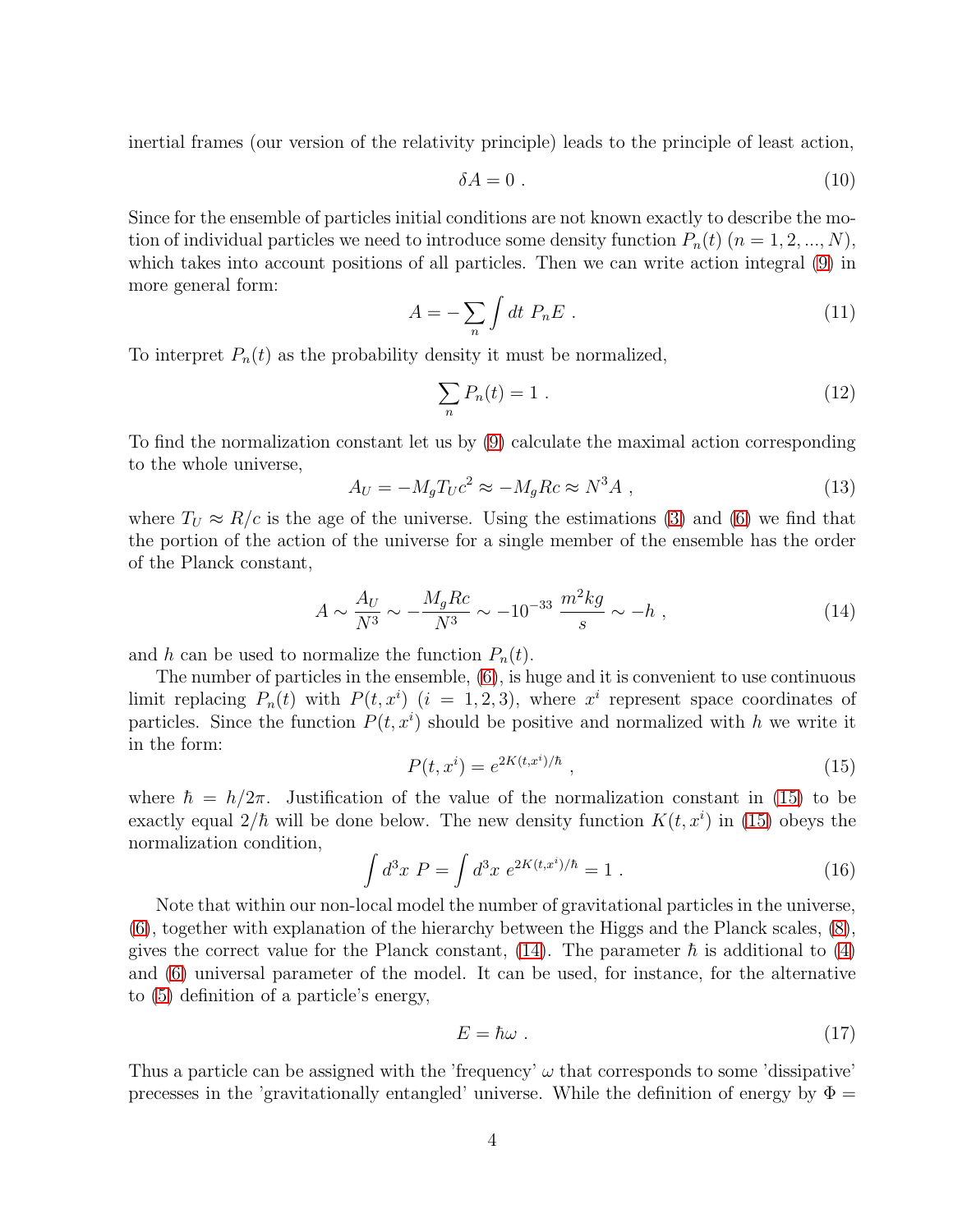$-c^2$ , [\(5\)](#page-1-2), is convenient for massive objects, the alternative definition by  $\hbar$ , [\(17\)](#page-3-2), is more useful for elementary particles, since in the limit of zero mass [\(5\)](#page-1-2) fails.

Now consider the simplest case when all  $N$  particles in the universe are at rest with respect to each other and are described by some density function  $P_0(t, x^i)$ . For a particle from the ensemble with the Machian energy [\(5\)](#page-1-2) one can introduce the Hamilton principle function

<span id="page-4-0"></span>
$$
S_0 = -Et + const , \qquad (18)
$$

and write the action integral [\(11\)](#page-3-3) in the form:

<span id="page-4-1"></span>
$$
A_0 = \int dt d^3x \ P_0 \left(\frac{\partial S_0}{\partial t} + V\right) \,,\tag{19}
$$

where  $V(t, x<sup>i</sup>)$  is some local potential acting on the particle. Variation of this action with respect to S and P by fixed end-point variation ( $\delta P = \delta S = 0$  at the boundaries) leads to the trivial continuity and Hamilton-Jacobi equations,

<span id="page-4-4"></span>
$$
\frac{\partial P_0}{\partial t} = \frac{\partial S_0}{\partial t} + V = 0.
$$
\n(20)

For the case when only one particle moves with respect to the preferred frame the Hamilton principle function [\(18\)](#page-4-0) is transformed to:

<span id="page-4-6"></span>
$$
S = p_i x^i - Et + const , \qquad (21)
$$

where the 3-momentum of the particle,  $p^i$ , is related with  $S(t, x^i)$  by the gradient function,

<span id="page-4-5"></span>
$$
p^i = \nabla^i S \tag{22}
$$

The action integral [\(19\)](#page-4-1) in this case has the form:

<span id="page-4-8"></span>
$$
A_p = \int dt d^3x \ P\left(\frac{\partial S}{\partial t} + \frac{\nabla_i S \nabla^i S}{2m} + V\right) \,, \tag{23}
$$

 $m$  is the inertial mass of the particle. Variation of this action gives the system of the Hamilton-Jacobi equation,

<span id="page-4-7"></span>
$$
\frac{\partial S}{\partial t} + \frac{\nabla_i S \nabla^i S}{2m} + V = 0 \,, \tag{24}
$$

and the continuity equation,

<span id="page-4-2"></span>
$$
\frac{\partial P}{\partial t} + \frac{\nabla_i \left( P \nabla^i S \right)}{m} = 0 \tag{25}
$$

Since all other  $(N-1)$  particles are at rest we again expect to have the stationary distribution function for the moving particle, i.e. the continuity equation [\(25\)](#page-4-2) should reduce to:

<span id="page-4-3"></span>
$$
\frac{\partial P}{\partial t} = \nabla^i S \nabla_i P + P \Delta S = 0 \;, \tag{26}
$$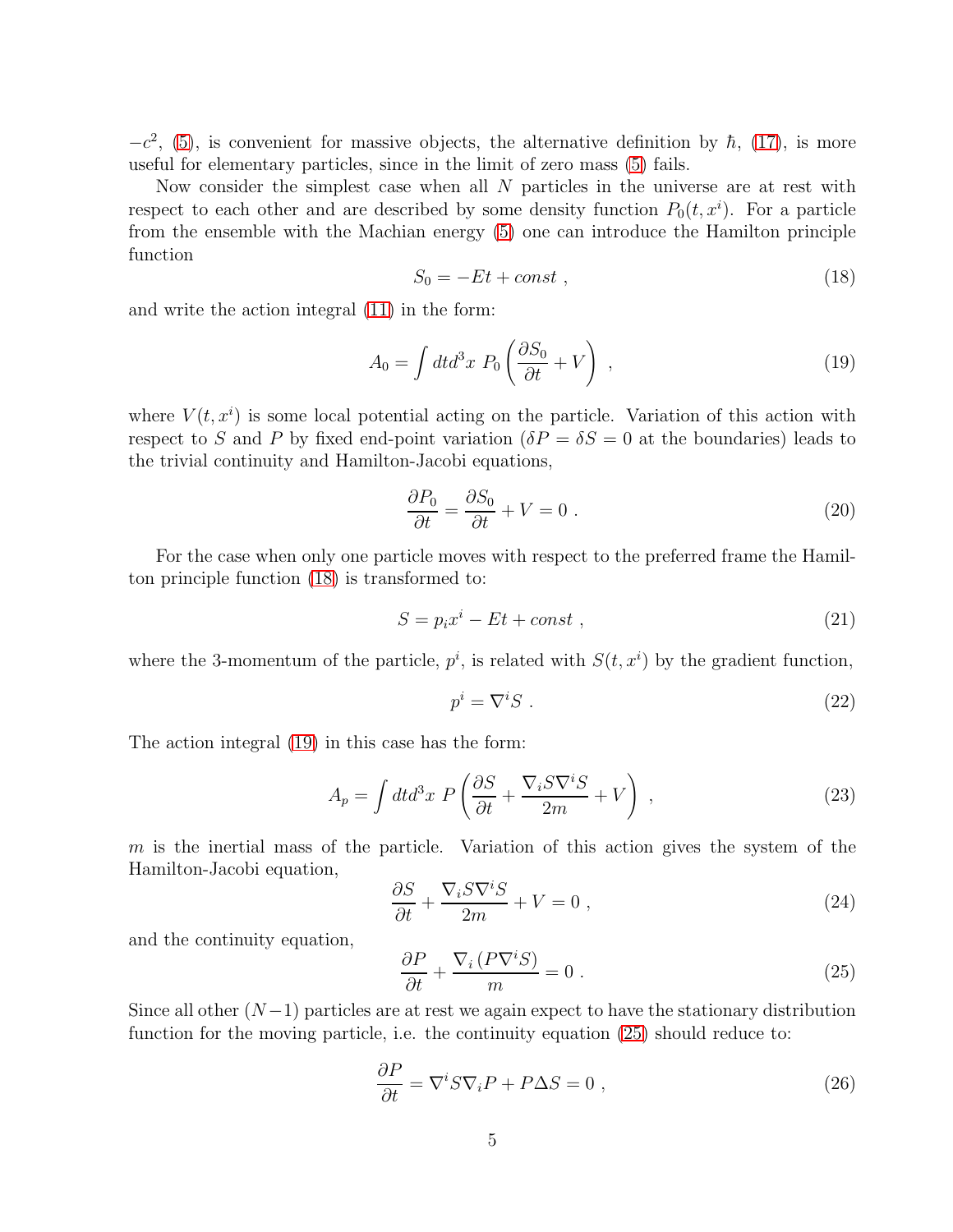where  $\Delta = \nabla^i \nabla_i$ . For the case of constant momentum,

$$
\Delta S = \nabla_i p^i = 0 \tag{27}
$$

from [\(26\)](#page-4-3) we see that there exists some orthogonal to  $p<sup>i</sup>$  constant 3-momentum,

$$
c^i \sim \frac{\nabla_i P}{P} , \qquad c^i p_i = 0 . \tag{28}
$$

Then the solution of the continuity equation [\(25\)](#page-4-2) can be written in the form:

<span id="page-5-0"></span>
$$
P = P_0 e^{2 \oint_L dl_i c^i / \hbar} \t{29}
$$

where  $P_0$  is the distribution function for the case of zero momentum [\(20\)](#page-4-4).

The situation reminds non-equilibrium thermodynamics. The moving particle feels resistance of the ensemble, which can be formalized as if the particle is maintained in a nonequilibrium stead-state by the heat flow  $\Delta Q$ , i.e.

$$
P = P_0 e^{\Delta Q/kT} \t{30}
$$

where k and T are the Boltzmann constant and the absolute temperature respectively. Equating the kinetic energy of the thermostat per degree of freedom,  $kT/2$ , with the average kinetic energy of an oscillator from the ensemble,  $\hbar\omega/2$ , and using the Boltzmann relation between heat and action,  $\Delta Q = 2\omega S$ , together with the description of momentum as a gra-dient of action function, [\(22\)](#page-4-5), we get [\(29\)](#page-5-0) [\[13\]](#page-8-11). This analogy 'explains' appearance of  $2/\hbar$  in [\(15\)](#page-3-0).

The proportional to  $c^i$  factor in [\(29\)](#page-5-0) represents the disturbance of the density function  $P(t, x^{i})$  of the ensemble due to the motion of one particle. When considering the moving particle to stay with the undisturbed density function,  $P_0$ , instead of [\(21\)](#page-4-6) one can use the modified Hamilton function

<span id="page-5-1"></span>
$$
S' = \oint_L dl_i c^i - E't + const , \qquad (31)
$$

that leads to the relation,

<span id="page-5-3"></span>
$$
\nabla^i S' = \frac{\hbar}{2} \frac{\nabla^i P}{P} \,,\tag{32}
$$

and automatically 'gauge out' the second term in the continuity equation [\(25\)](#page-4-2). In terms of the new Hamilton function, [\(31\)](#page-5-1), the Hamilton-Jacobi equation of our problem, [\(24\)](#page-4-7), transforms to:

<span id="page-5-2"></span>
$$
\frac{\partial S'}{\partial t} - V_q + V = 0 \tag{33}
$$

The second term in this equation is so-called quantum potential,

$$
V_q = -\frac{\hbar^2}{2m} \frac{\Delta P}{P} \,,\tag{34}
$$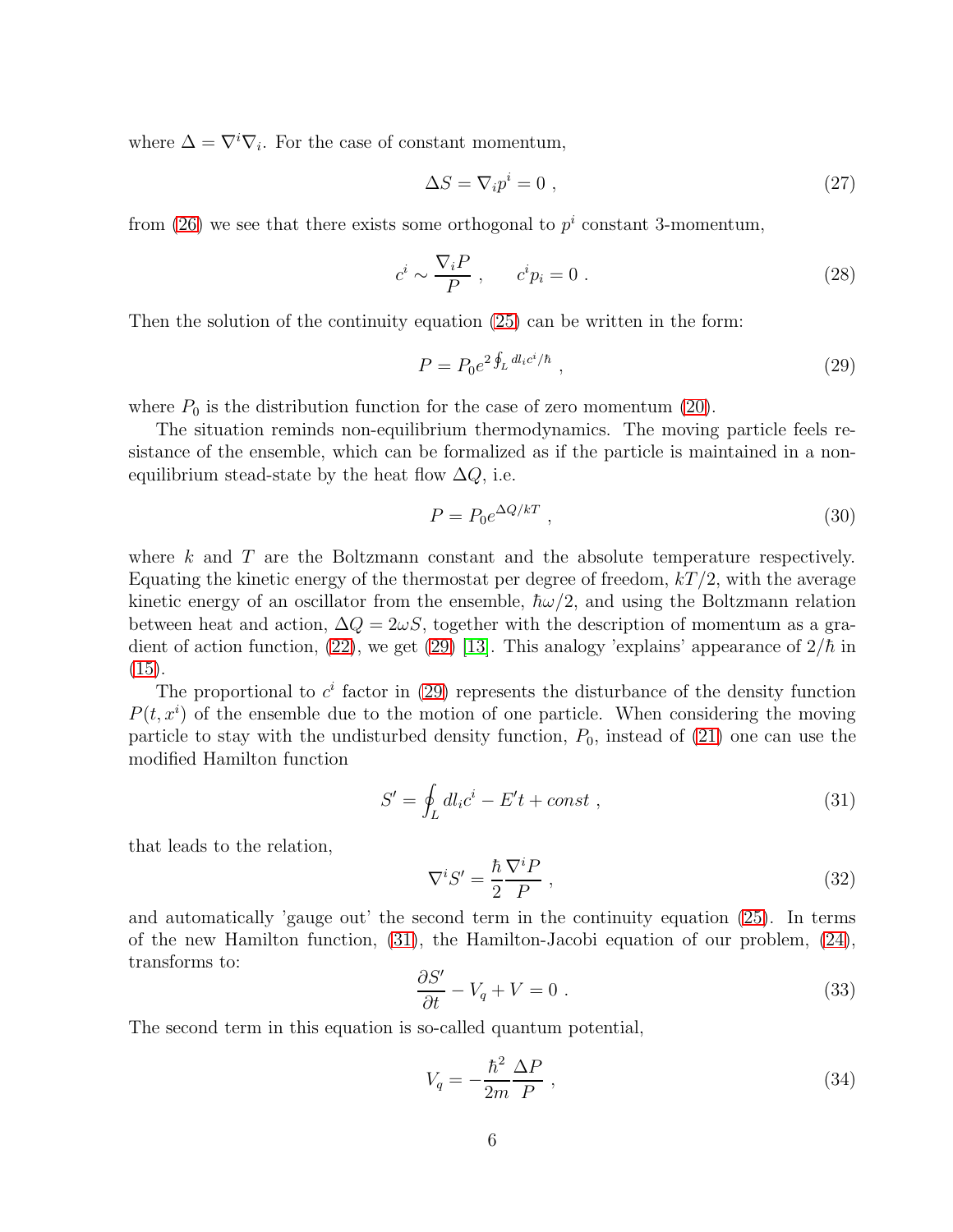which makes the system of equations [\(25\)](#page-4-2) and [\(33\)](#page-5-2) inherently non-local. Because of [\(32\)](#page-5-3) the change in the density of one particle can affect  $V_q$  and hence the motion of correlated particles on any distances.

It is important that for inertial particles the value of  $V_q$  and the form of the Hamilton-Jacobi equations [\(33\)](#page-5-2) are independent of velocity. So in the homogeneous universe there exists a class of privileged observers, having constant velocities with respect to the preferred frame, for which the universe appears spherically symmetric (the standard definition of inertial frames [\[14\]](#page-8-12)). Universality of  $V_q$  closely relates to the invariance of Machian energy for inertial observers (this leads to the least action principle  $(10)$   $|3|$ ). To describe this property one can introduce also so-called Fisher information of the probability density [\[15\]](#page-8-13),

<span id="page-6-0"></span>
$$
I_F = \int d^3x \frac{\nabla_i P \nabla^i P}{P} \tag{35}
$$

Connections of [\(35\)](#page-6-0) with the Hamilton principle was noticed in [\[16\]](#page-8-14).

Since for inertial particles preferred frame is unobservable  $(I_F$  is universal) one can try to use the Galilee transformations,

$$
t' = t , \qquad x'_i = x_i - v_i t . \tag{36}
$$

The distributing function in this case,  $P_v$ , obeys the continuity equation with flow,

$$
\frac{\partial P_v}{\partial t} + \nabla_i \left( v^i P_v \right) = 0 \tag{37}
$$

For the inertial particle we again (as in [\(26\)](#page-4-3)) can restrict ourselves with the stationary state and of 'Hamiltonian flow', which is given by:

$$
\frac{\partial P_v}{\partial t} = \nabla_i v^i = 0 \tag{38}
$$

The action integral for this case takes similar to [\(23\)](#page-4-8) form:

$$
A_v = \int dt d^3x \ P_v \left( \frac{\partial S_v}{\partial t} + \frac{\nabla_i S_v \nabla^i S_v}{2m} + V \right) \ . \tag{39}
$$

The difference of this expression with [\(23\)](#page-4-8) is conceptual, now we supposing that all particles in the universe move with some non-zero constant velocities  $v^i \sim \nabla^i S_v$ . Since the universe in our model is considered to be finite the constant flow will result in change of amount of particles, N, and thus the Machian energy, inside the horizon. This requires modification of variational principle by introduction of boundary terms on a closed surface L. The boundary terms can be taken into account writing

<span id="page-6-1"></span>
$$
\oint_L dl^i \nabla_i S_v = nh \;, \tag{40}
$$

where n in the number of particles that cross  $L$  in unite time. Since  $n$  is a integer number this property can be formalized by the introduction of the single valued complex function

<span id="page-6-2"></span>
$$
\psi = e^{iS_v/\hbar} = e^{i(S_v/\hbar + 2\pi n)}, \qquad (41)
$$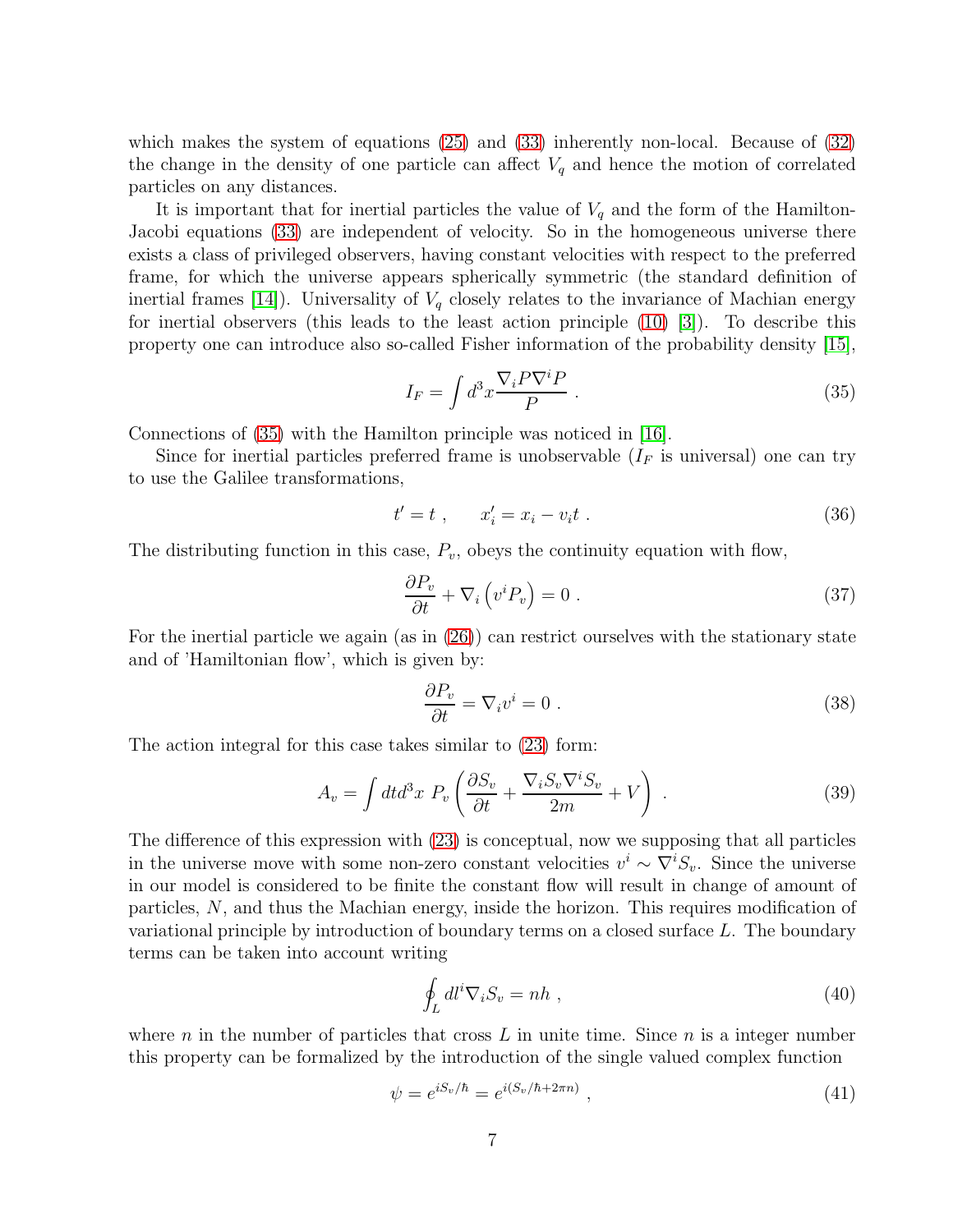which automatically leads to the relation [\(40\)](#page-6-1). So the consideration of  $S_v$  as a complex phase in [\(41\)](#page-6-2) express the physical requirement that constant velocities in the Machian model are not equivalent.

Using the complex Madelung transformation [\[9\]](#page-8-7)

$$
\Psi = \sqrt{P}\psi = e^{(K+iS)/\hbar} \t{,} \t(42)
$$

together with the Bohr-Sommerfeld like quantization condition [\(40\)](#page-6-1) the non-linear system of equations  $(24)$ ,  $(25)$  and  $(33)$  can be condensed into a single linear Schrödinger equation

$$
i\hbar \frac{\partial \Psi}{\partial t} = \left(-\frac{\hbar^2}{2m}\Delta + V\right)\Psi.
$$
\n(43)

So within the Machian model the Schrödinger equation is a mathematical consequence of the classical statistical mechanics. The advantages of complex formulation are the compactness and the linearity of the Schrödinger equation. The Machian approach leads to the interpretation of wave function as an objective-realistic entity and removes disadvantage of traditional formulation of quantum mechanics where the complex wave function  $\Psi$  has no direct physical meaning.

To conclude in this paper the quantum-like properties within the Machian model of gravity [\[3,](#page-8-1) [4\]](#page-8-2) was considered. The Planck constant was interpreted as a portion of the total action of the finite universe per one gravitating particle. Using classical statistical mechanics, from the non-linear system of continuity and Hamilton-Jacob-like equations, it was derived the Schrödinger equation. The crucial moment of the derivation was the introduction of the quantization condition  $(40)$  (it is known that classical and quantum Schrödinger equations are not equivalent unless [\(40\)](#page-6-1) is imposed [\[17\]](#page-8-15)). It was shown that [\(40\)](#page-6-1) is connected with the existence of the preferred frame in the universe. The fact that Galilean invariance is fictitious symmetry of the classical Schrödinger equation, and underline theory should introduce a preferred frame, was already noted in [\[18\]](#page-8-16). The convenience of complex formalism for description of particles in Machian model was directly derived from the assumption that a pair of real classical functions, the probability density and the Hamilton function, which obey the 'single-valuenes' condition, should be associated with any measurement.

## Acknowledgement:

The author would like to acknowledge the hospitality extended during his visits at the Physics Department of Helsinki University where this work was done.

## <span id="page-7-0"></span>References

[1] Quantum [Un]Speakables: from Bell to Quantum Information, eds R.A. Bertlmann, A. Zeilinger and J.S. Bell (Springer-Verlag, Berlin 2002); G. 't Hooft, Class. Quant. Grav. 16 (1999) 3263, arXiv: [gr-qc/9903084;](http://arxiv.org/abs/gr-qc/9903084) arXiv: 0908.3408 [quant-ph].